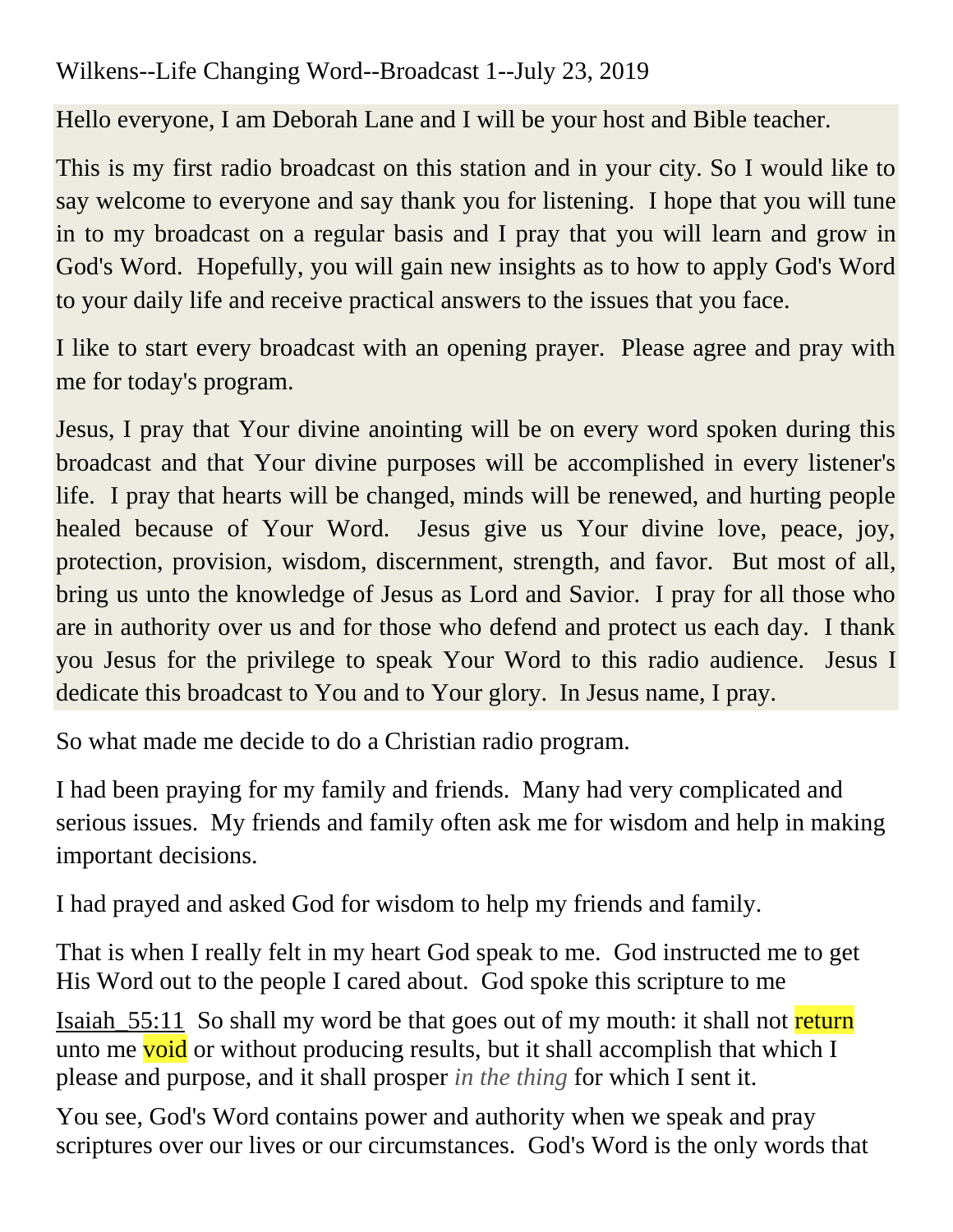carry a superior and ultimate truth every time and all the time.

Many people confuse the word truth with the word facts. For example, you can have medical tests done and the doctor will report back to you a fact that medicine offers no cure. But God's Word offers you a greater truth than that fact from a medical test.

God's Word says in: Isaiah 53:5 with his stripes we are healed. So are you going to put more faith in a medical report or God's Word.

God's Word is truth and always takes priority and overrules facts generated by human wisdom or ability.

We are bombarded by negativity today. We hear negative news reports, we get negative responses on social media, we get negative comments by teachers or employers.

We are overwhelmed with criticism, shame, disapproval, and condemnation. Too many people accept the opinions of other humans as facts and truth.

So at first, I decided to start sending scriptures from the Bible to my family and friends by text message.

I began sending out scriptures and short teachings on those scriptures to about 20 people.

I was very surprised by the positive responses that I received from family and friends.

Then my brother who listens to short wave radio encouraged me to inquire about getting a time slot on Christian radio and reading scripture and doing a teaching.

So that is how I am now here sharing God's Word with you today. On this radio broadcast you are going to be taught God's Word and how to apply it in a practical and common sense way.

That is why I call the program, Life Changing Word.

The Word of God contains the answer to every question.

The Word is God's legal contract and document with humanity.

The Word is God's manual on how to live a productive and meaningful and successful life.

The Word tells us how to have long, loving, and contented marriages.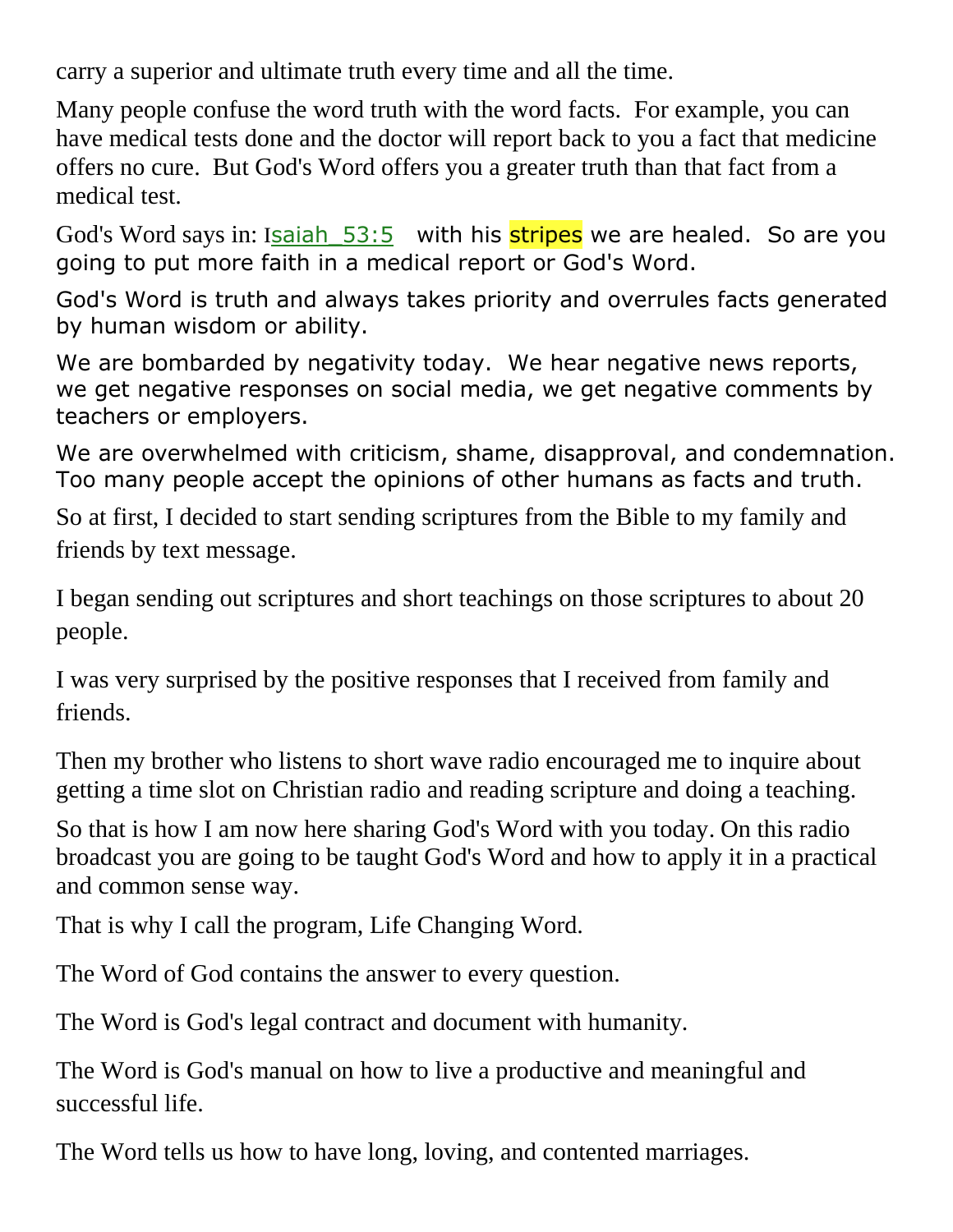The Word tells us how to be the best parents.

The Word tells us how to be successful business people and good neighbors.

The Word tells us how to create just and free governments.

The Word tells us how to live healthy lifestyles, grow old gracefully, and how to be satisfied with long lives.

The Word tells us how to manage our finances.

The Word tells us about the future of our planet and the end of this world age and how to prepare for it.

The Word tells us how to defend ourselves against our enemies.

The Word tells us what to do to redeem our eternal souls from sin and how to secure eternal life and how to spend eternity with God the father and to avoid hell and eternal damnation.

It is God's divine will and testament.

It is the most important document you will ever read or neglect to read!

So unless you have got ALL the answers and lack for nothing, this program, Life Changing Word, is being produced for your benefit.

God is giving you another opportunity to receive His Word, instruction, knowledge, wisdom, answers, healing, blessings, salvation, eternal life, and a NEW Beginning.

God is giving you a DO-OVER!

God is saying it is time to hit the RE-SET Button on your life.

God is offering you a NEW Beginning Today!

Honestly, you have been directing your life and calling the shots probably for a long time now. I have to ask you, "How's that been working for you".

There are blessings to gain.

Equally, there are curses to avoid.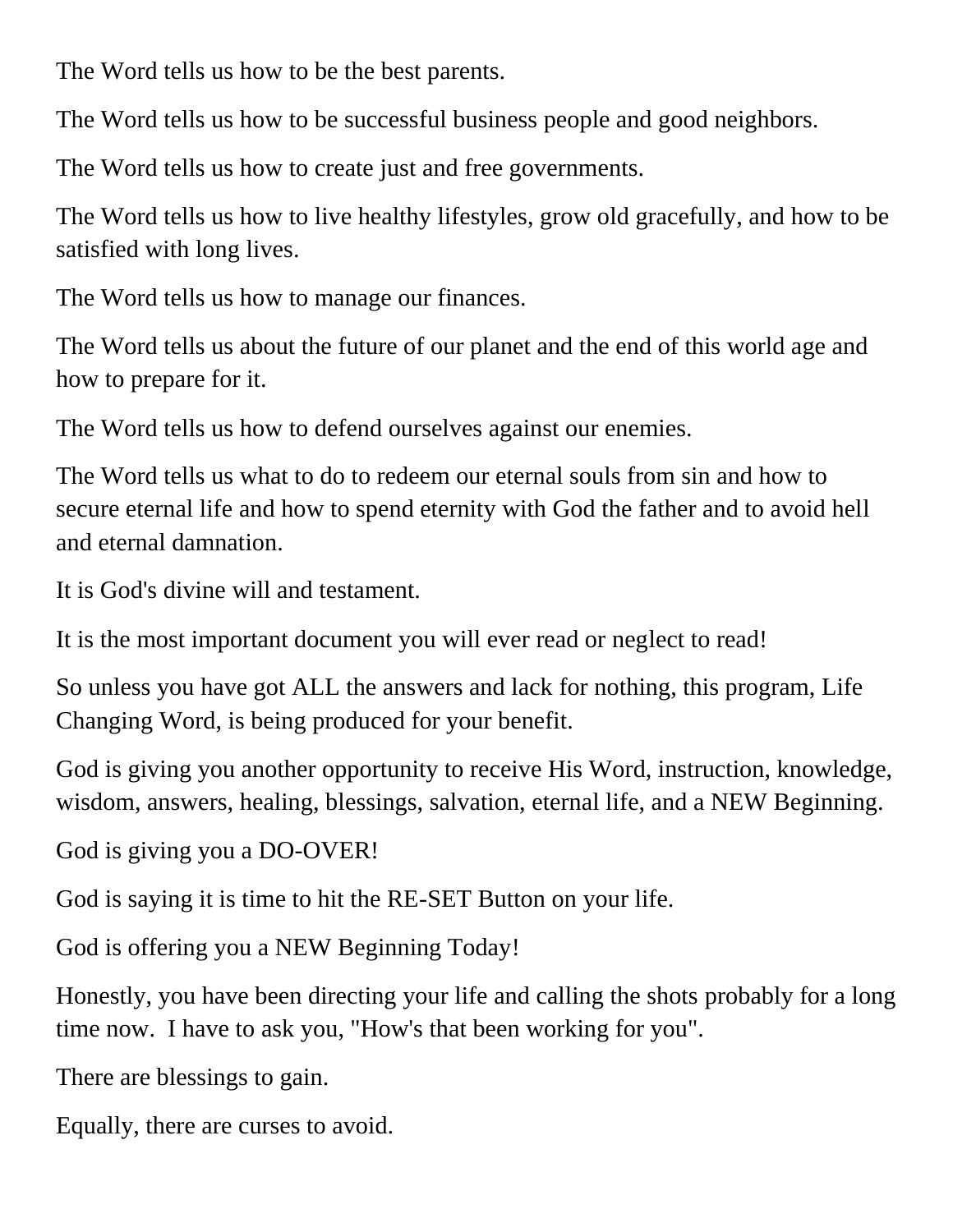The way you conduct your life will determine if you and your family and your children's children will be blessed or cursed.

I hope this gets your attention!

God is not playing.

God is very serious.

God WANTS to BLESS all human beings.

God has always wanted to Bless humanity.

We are His greatest creation. God loves us!

God created us so he could have a family to love, bless, and fellowship with.

God created a perfect planet with oxygen and water and plants and animals and placed us in a beautiful garden. He gave Adam a helpmate, Eve. God's intentions toward mankind was to create a family that He could bless and love and see multiply and grow.

If God created us, just to make our lives miserable, why didn't he just put us on Pluto or an entire planet that was exploding with volcanic ash and hot lava like the big island of Hawaii is doing just now.

Why did he create such a complex and unique planet and atmosphere like earth, that our most sophisticated scientists and telescopes and space probes can't find a duplicate planet like earth for the millions of light years that they have been able to explore as of yet.

What is more interesting is that WE were created to be so connected to this planet. Scientist are finding out just how hard it will be to Disconnect from this planet even if we could travel to distant galaxies.

No we are not here by Big Bang or any other ACCIDENT!

We were created by an Almighty and Strategic God with a Strategic Plan and each of us are here on purpose to fulfill a specific divine mission from God.

God's strategic plan for humanity is all laid out in His divine Word, the Bible.